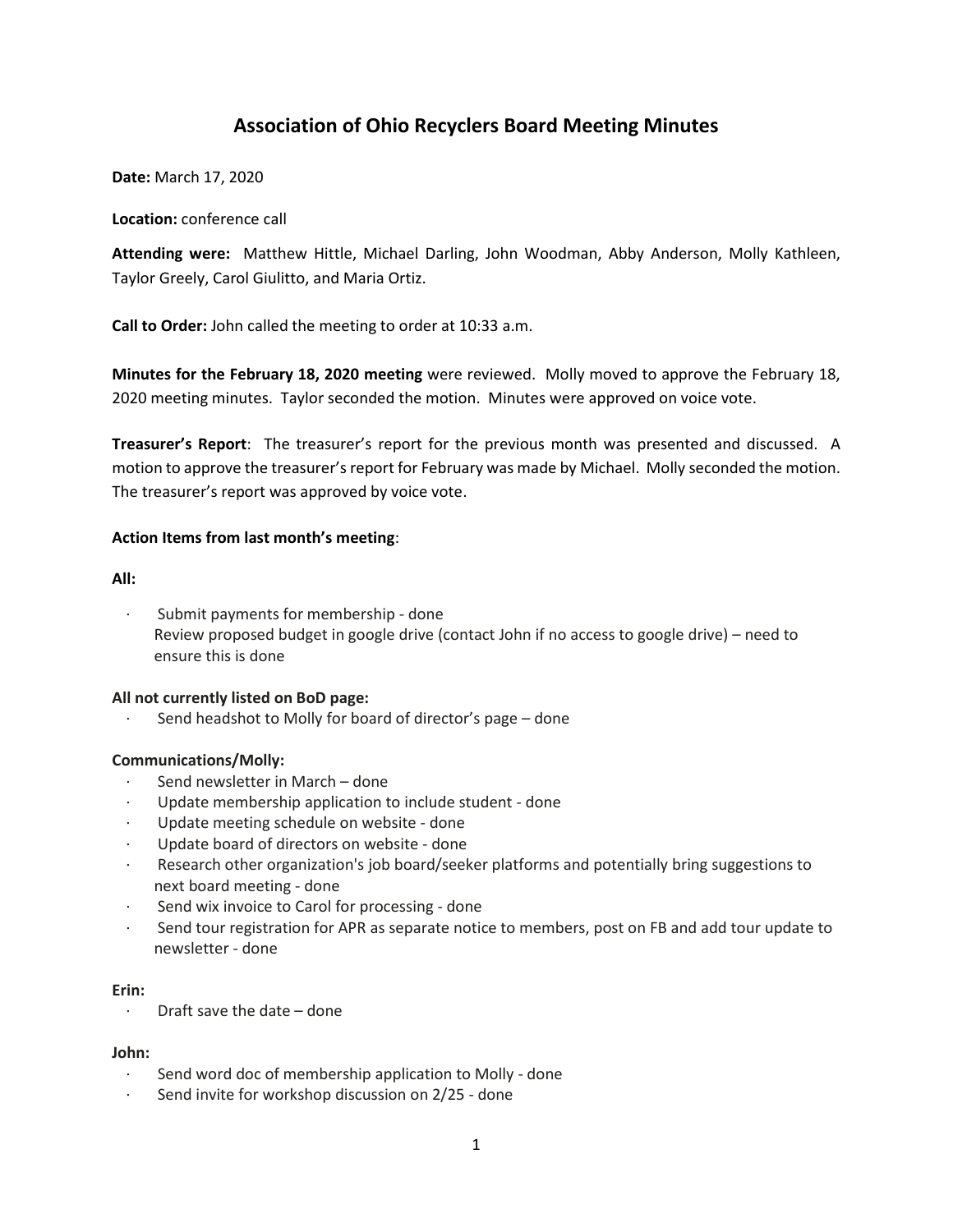See if Audubon room can be held  $w$ /o payment – done

### **Matt:**

- · Send meeting minutes to Molly done
- · Send Molly proposed bills info done
- · Add Abby and Erin as FB page administrators will double check

#### **Josh:**

· Reserve room at Bricker's – done

Molly agreed to take the action items for today's meeting.

## **Board Recruitment:**

From the last meeting action items, the following contacts were to be made:

- o Habitat Josh don't' know
- o Accurate Michael Accurate IT is interested. Also communicated with RET3
- o SWACO John needs to be contacted still
- o Go Zero Molly her contact Jamison indicated he will consider it
- o Royal Paper Michael interested

Molly will follow up with Jamison with GoZero. Michael will invite Accurate IT and Royal Paper to the next meeting and ask for their Bios [action items].

#### **Committee Updates**

Governance Committee – nothing to report

Communications and Programming – Website is all squared up. Could use another image/message for the scrolling banner

Events – There was discussion of our upcoming tours. It is likely we will have to cancel the tour of American Paint Recyclers April 28<sup>th</sup>. We would keep our Board meeting on that date even if we do.

Relating to our workshop scheduled in October, a recap of the conference call with The Recycling Partnership was provided. An additional idea to complete the agenda could be to have people working in small groups. Focus points and/or take-aways for attendees to bring back with them could be achieved. Taylor will formalize this idea to present to the group [action item].

The save-the-date was sent out. We should use this as part of our website's banner [action item]. Also, will send it our to other organizations and networks [action items]. Catering and price levels will need to be discussed soon.

Strategic Planning –The strategic planning committee had a conference call to discuss strategies for a membership drive. John will arrange a follow-up call [action item].